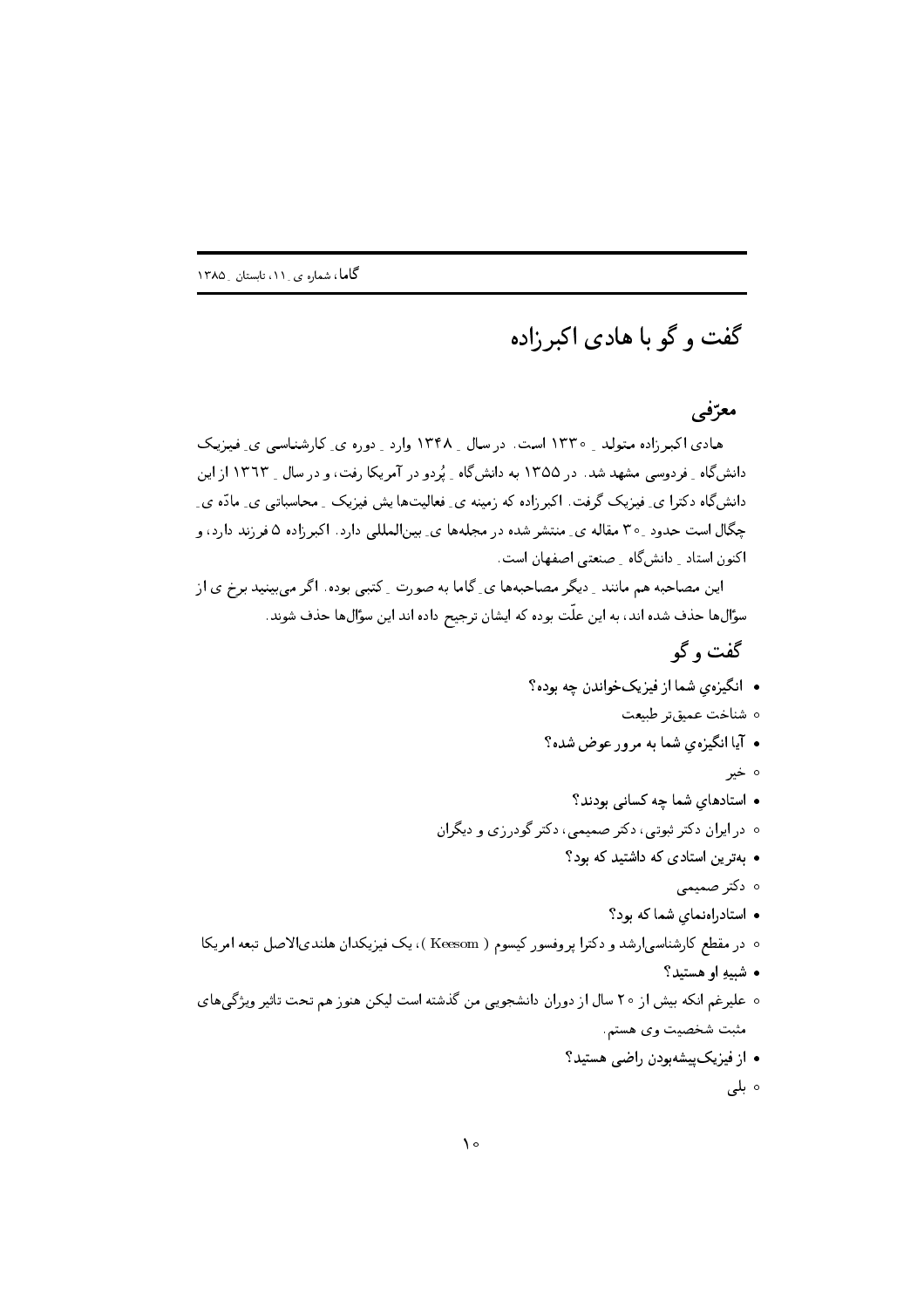

• چیزهای غیرفیزیک هم می خوانید؟ چه چیزهایی؟ ∘ بلی، مطالعات پراکندهای در زمینههای سیاسی و مذهبی دارم. • چه قدر ورزش مے کنید؟ ۰ سعی میکنم فاصله منزل تا دانشکده را که حدود ۲۰ دقیقه است پیاده طی نمایم. • چەقدر بە نوشتن فارسى علاقە دارىد؟ ○ بىءلاقه نيستم ليكن عملاً فرصت چندانى ندارم • اکنون در چه زمینهای کار پژوهشی میکنید؟ ە مادە چگال محاسباتى • بهترین کارتان به نظر خودِتان کدام است؟ ۰ به کارهائیکه اخیراً بهمراه دانشجویان درباره مقوله « اسپینترونیک » انجام میدهیم بیشتر علاقهمندم. • کار جمعی را دوست دارید یا کار فردی را؟ ∘ کار جمعی را، البته نه با هر جمعی. • ارزیابی، شما از کارهای پژوهشی در ایران چیست؟ (به خصوص، لطفاً کارها ی ِ پژوهشی ی ِ تجربی و نظری را با هم مقایسه کنید.) ۰ کارهای پژوهشی در هر دو بعد کمی و کیفی در زمینههای تجربی، نظری و محاسباتی در ایران در حال رشد است و این دستاورد عمدتاً مرهون گسترش دورههای تحصیلات تکمیلی است. البته آهنگ رشد مے تواند بھتر نیز باشد. • اگر تجربه<code>ی کار</code> پژوهشی حرفهای در خارج از ایران را دارید، لطفاً شرایطِ داخل و خارج را مقایسه کنید. ۰ ۱) در خارج پروژههای پژوهشی معمولاً هدفمندند و لذا هدف نهایی از انجام کار با شفافیت بیشتری مشخص است حال آنکه در داخل بعضی از محققین چشمانداز روشنی از اهداف پژوهشی خود ندارند.

۲) بسیاری از پروژهها در داخل و خارج در چارچوب پایاننامه دانشجویان تحصیلات تکمیلی تعریف می شوند. در داخل بعضی از اساتید راهنما اشراف و وقت کافی جهت هدایت پروژه را ندارند لذا گاهی شبیه کارفرما عمل میکنند و دانشجو مجری. ۳) در خارج معمولاً اعتبارات پروژههای پژوهشی واقعی تر و دقیقتر پیشبینی می شود و نظارت بر انجام کار و حصول نتیجه هم جدیتر است.

- اگر ممکن است از نظر ساختاری و مدیریتی، موسسههای داخلبی و خارجی را مقایسه کنید.
- ۰ ۱) در خارج وقتبي پروژهاي تصويب شد امكانات و تجهيزات مورد نياز آن با سهولت بيشتري تهيه میشود و ساختار مدیریتی موجود نیز قادر به پشتیبانی از پروژه است حال انکه در داخل غالباً چنین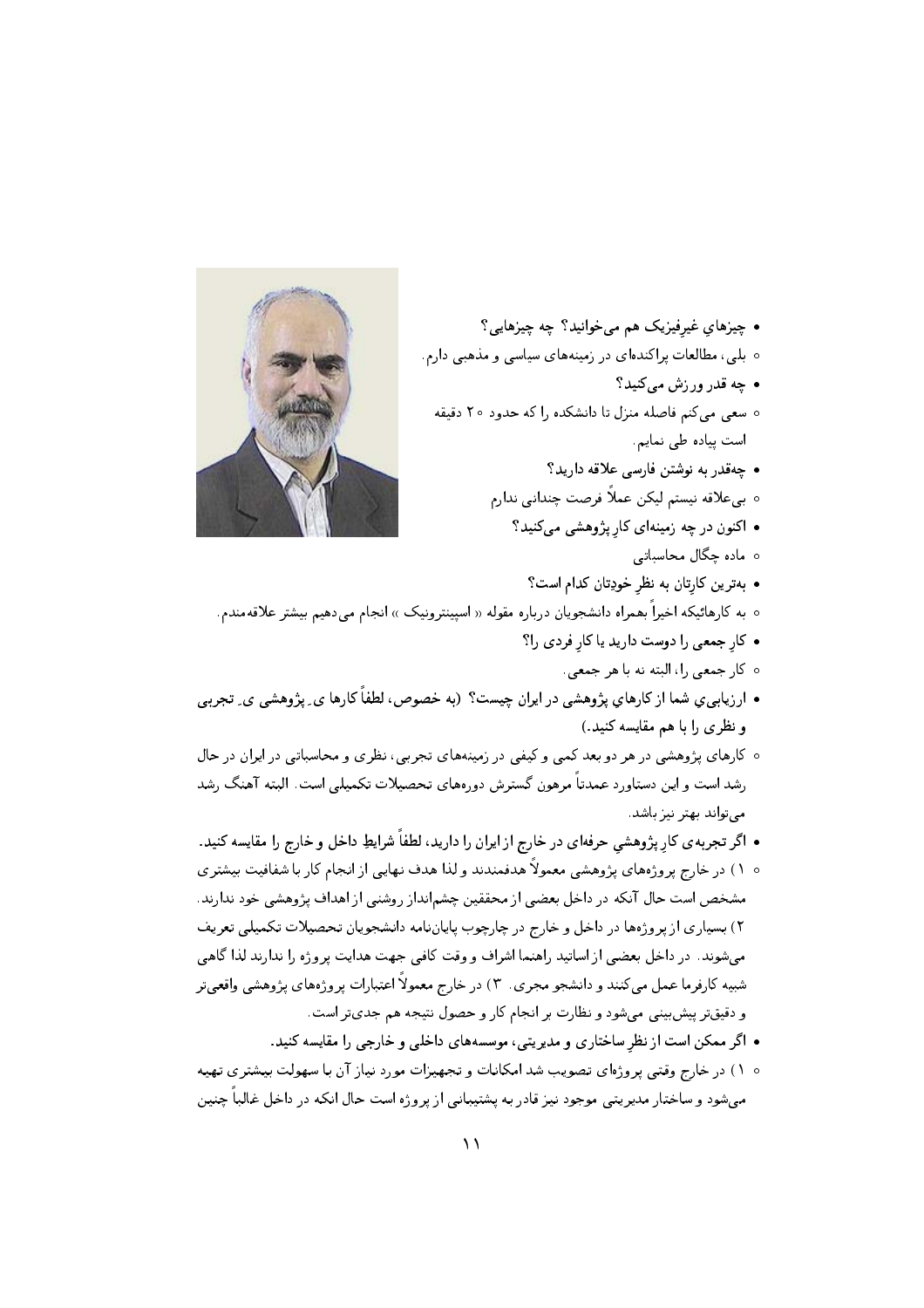نیست. ۲) در خارج چون اهداف پروژه از قبل بطور شفاف تعریف شده است لذا نظارت بر اجرای آن نیز جدیتر است حال انکه در داخل نظارتها متاسفانه چندان دقیق نیست.

- ارزیابی شما از عملکرد تحصیلات تکمیلی در داخل کشور چیست؟
- ه گسترش تحصیلات تکمیلی در یکی دو دهه اخیر گرچه در مجموع مثبت ارزیابی میشود و دستاوردهای چشمگیری در گسترش پژوهش و نیز ارتقاً کیفیت آموزشی داشته است لیکن اگر بهمین منوال و بدون هیچگونه نظارت جدی تداوم پابد میتواند تهدیدی برای نظام اموزش عالی باشد. امروزه فارغ|لتحصیلان مقطع دکتری داخل در طیف بسیار وسیعی از توانایی علمی قرار دارند. از یکطرف با فارغ|لتحصیلانی مواجه هستیم که تنها یک یا دو مقاله در یک مجله متوسط به چاپ رساندهاند و از طرف دیگر با جوانانی با بیش از ده مقاله . در عمل هیچ تمایزی بین این دو قائل نمیشویم و حتی گاهی گروه اول بدلیل استخدام قبلی در یکی از دانشگاهها و جاهای مستحکمتر از شرائط بهتری نیز برخوردارند. خطر آنجاست که ممکن است در آینده نه چندان دور گروه اول سیاستگذاران علمی این مملکت باشند. بنده به شدت نسبت به روند موجود نگرانم و معتقدم بایستی نظارتی جدی بر کیفیت علمی تحصیلات تکمیلی دانشگاهها در هر دو بعد دانشجو و استاد اعمال شود .
- همانطور كه مىدانيد تعدادِ قابل توجهي از دانش آموختهگانِ فيزيكِ داخل براي كار كه عمدتاً از نوع موقت است به خارج رفتهاند. فكر مى كنيد ممكن است چه جذابيتى در ايران وجود داشته باشد يا بايد بهوجود آيد تا تعدادِ قابل ملاحظهاي از اين افراد برگردند. در حدِ امكان اين جاذبهها را دستهبندي كنيد.
- توقع اینگونه افراد لااقل در سالهای اولیه چندان زیاد نیست کافی است به موارد ذیل بیشتر توجه شود: ١) امکانات مورد نیاز و محیط علمی مناسب برای انجام فعالیت علمی فراهم شود. ٢) حقوق کافی به شخص پرداخت شود تا بتواند در حد قابل قبول زندگی خود را سامان دهد. ۳) مسکن از مشکلات اساسی اعضاً هیات علمی جوان بویژه در شهرهای بزرگ است. اگر دانشگاهها و مراکز پژوهشی بتوانند با یک سرمایه گذاری اولیه مناسب تعدادی واحد مسکونی سازمانی تهیه و با اجارهبهای اندک در اختیار افراد قرار دهند بسیار راهگشا خواهد بود.
	- آیا به این که شخص یا سازمانی کارهای پژوهشی را هدایت کند، اعتقاد دارید؟
		- اگر منظور از هدایت همان سیاستگذاری است، بلی.
- فکر میکنید سازمانها یی که متولی یِ حمایت از پژوهش هستند کارِخود را درست انجام میدهند؟ اگر نه، اشکال کار شان کجا است؟
- كمي تا قسمتي— البته هر كجا انسانهاي خوشفكر و جامعنگر با سابقه پژوهشي درخشان و با انگيزه و دلسوز متولی امر شدهاند کار قدری بهتر پیش رفته است ولی در کل ما بیشتر در مدح و منقبت پژوهش سخن راندهایم تا انکه در عمل و بصورت کارشناسانه از آن حمایت نمائیم.
- به نظر شما مؤسسههاي علمي، مثل دانشگاهها و مراكز پژوهشی را، بايد به روش دموكراتيک اداره كرد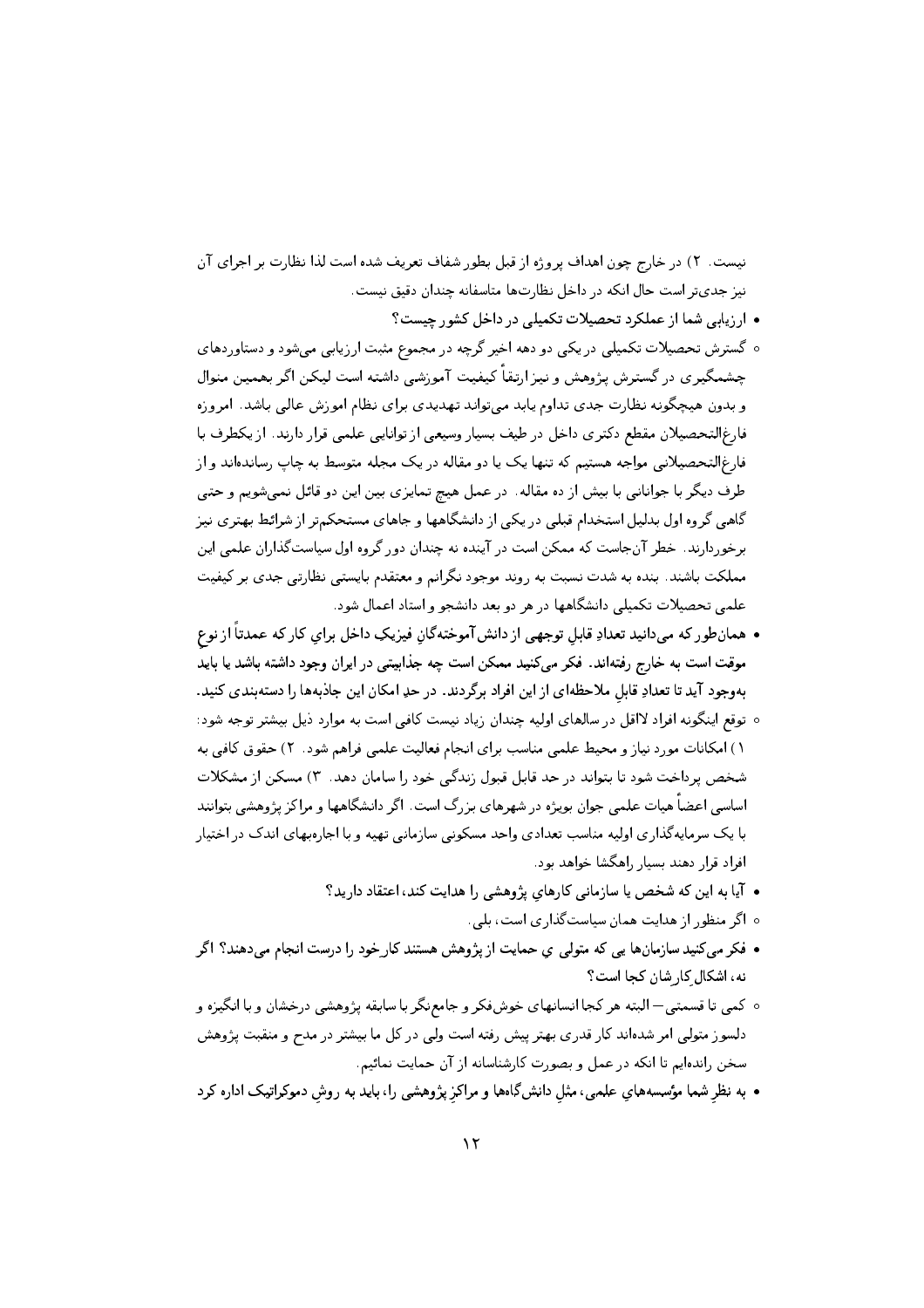یا دیکتاتوری؟ و آیا در تمام دنیا این مؤسسهها به یک نحو اداره می شوند؟

- ۰ تلفیقی از هر دو. در یک موسسه علمی بایستی اهداف و سیاستهای کلی و نیز شرح وظایف هر عضو از مجموعه به طور شفاف مشخص شده باشد و تمام اعضاً مجموعه اعم از مدیر و غیر مدیر خود را در مقابل دیگر اعضاً یاسخگو بدانند. مدیر موفق کسی است که بتواند در مسیر تحقق اهداف موسسه بیشترین همکاری فکری و عملی و نیز رضایتمندی اعضاً را جلب کند.
	- تا چه حد در مدیریّت مؤسسهها یی که در آنها بودهاید سهیم بودهاید؟
		- ە ;ياد.
- کسان ی معتقد اند که عمر ِ مفید ِ مؤسسهها ی ِ علمی در ایران محدود، و حدود ِ یک دهه است. با این نظر موافق اید؟
- ۰ ممکن است مصادیقی بر این مدعا وجود داشته باشد لیکن من در کلیت به عنوان یک « اصل » آن را قبول ندارم و گمان می کنم اگر موسسه علمی ساز و کارهای خوداصلاحی را در درون خود تعبیه کرده باشد میتواند برای مدتهای طولانی به رشد و بالندگی ادامه دهد.
- به نظر ِ شما، آیا در نظام ِ ارتقا ی ِ دانشگاهی، پژوهشها ی ِ تجربی و نظری را باید با یک نوع معیار سنحىد؟
- واقعیت آن است که پژوهش و یا لااقل چاپ مقاله در زمینههای مختلف به یک اندازه مشکل نیست. و این امر ربطی به تجربی یا نظری بودن موضوع تحقیق نیز ندارد. ممکن است در دو رشته نظری نزدیک به یکدیگر نیز امکان چاپ مقاله یکسان نباشد. اینکه به دنبال یافتن معیارهای دقیقتری برای ارزیابی فعالیت علمی افراد باشیم کار پسندیدهای است لیکن از آن پسندیدهتر آن است که ببینیم مجامع معتبر بينالمللي، با توجه به تجربه واشراف بيشتر انها، اين ارزيابيها را چگونه انجام ميدهند و ما نيز معیارهایمان را به انها نزدیک کنیم.
	- به آموزش اهمیت می دهید؟ چهقدر؟
		- ه بلبي— به اندازه پژوهش
	- تاکنون چند دانش جو ی کارشناسی ی ارشد و دکترا با شما کار کردهاند؟
	- ۰ حدود ۲۰ دانشجوی کارشناسی ارشد و یک سوم این تعداد دانشجوی دکترا
	- نظر شما در موردِ نظام کنون<sub>دی</sub>یِ آموزش دورهیِ کارشناسی *یِ فیزیک در ایران چیست؟* 
		- ه نظام کنونی آموزش از ضعفهایی رنج میبرد که بعضی از انها عبارتند از:
- ١) محتويات بعضي از دروس قديمي است و ما غالباً از كتابهايي بعنوان مرجع اصلي دروس استفاده <sub>می</sub>کنیم که دو دهه یا بیشتر از عمر آنها گذشته است. بسیاری از مدرسین یا بدلیل انکه خود از همین کتب تحصیل کردهاند و یا اینکه درسنامههای خود را بر مبنای انها تنظیم نمودهاند غالباً از كار پر زحمت ليكن مفيد تغيير مرجع استقبال نمي كنند.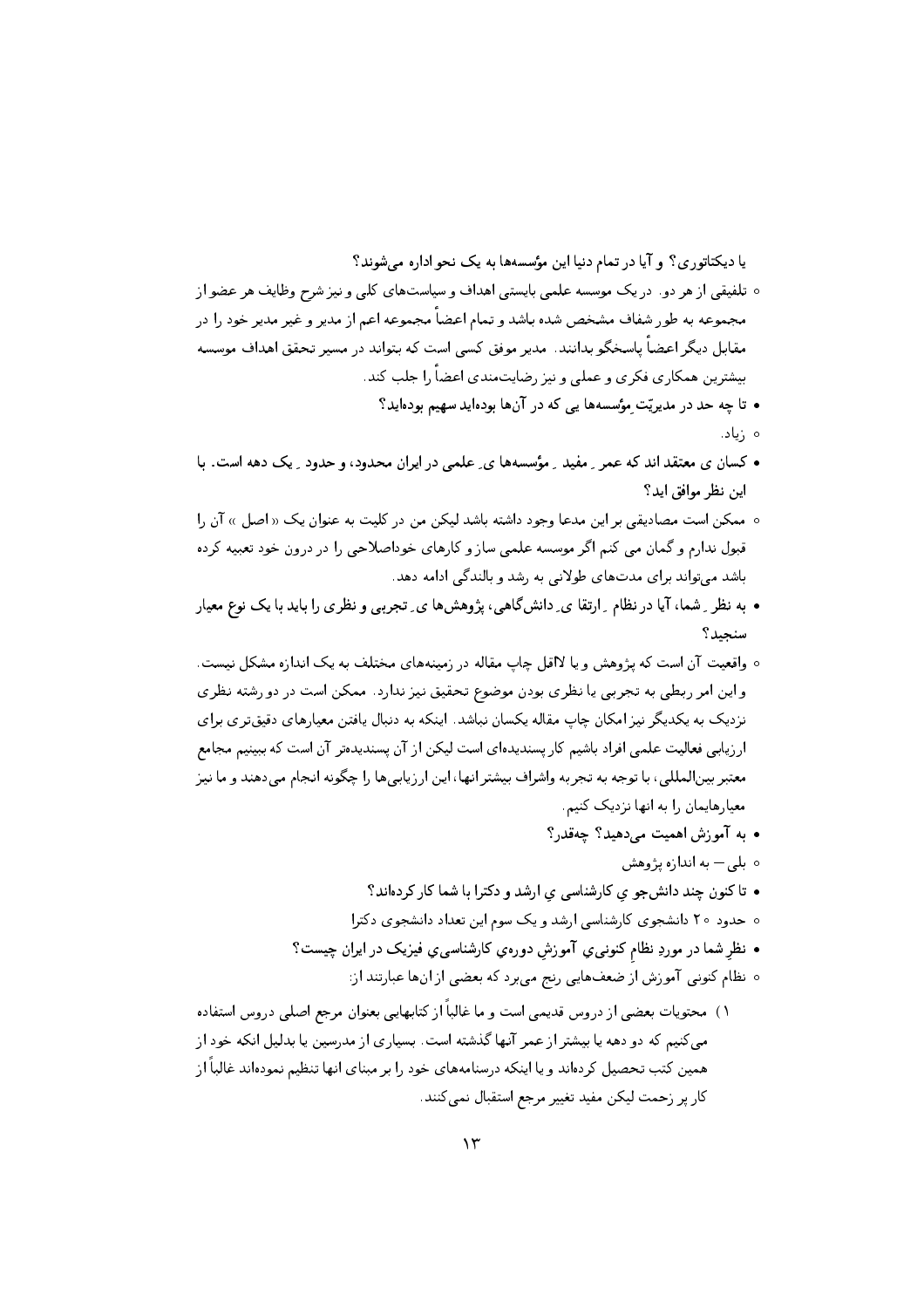- ۲) بعضبی از دروس بویژه دروس گرایشی، بدلیل برنامهریزیهای متمرکز سالهای قبل طبق سلیقه جمع محدودی انتخاب و در برنامه درسی کارشناسی دانشگاهها گنجانده شدهاند. امروزه با توجه به افزایش اختیارات دانشگاهها امکان حذف و جایگزینی انها با دروس جدیدتر وجود دارد لیکن در اینجا نیز مشکلی مشابه قبل وجود دارد ( عدم استقبال مدرسین ).
- ۳) در نظام اموزشی ما بخش عمده نمره دانشجو در یکی دو امتحان تعیین می شود و لذا دانشجو از ابتدای ترم تا انتها بطور مستمر کار نمی کند بلکه عمدتاً در ایام نزدیک امتحانات درس میخواند. بهمین دلیل کل کار دانشجو در طول ترم کمتر از دانشجوی نظیر در دانشگاههای پیشرفته دنیاست. گرچه نگرانیهای وی برای نمره بیشتر است. اگر بتوانیم نمره را بگونهای توزیع نمائیم که دانشجو از ابتدای ترم بطور جدی بکار وادار شود بازده بالاتر خواهد رفت.
	- نظر شما در موردِ نظام کنونبی یِ آموزش دورهیِ کارشناسبی یِ ارشدِ فیزیک در ایران چیست؟
		- مشكلات مقطع كارشناسي (فوق الذكر) درينجا نيز كم و بيش وجود دارد.
			- نظر شما در موردِ ساختار مدیریتی یِ دانشگاهها چیست؟
- روالی که بنده می پسندم آن است که: ١) هیات امناً هر دانشگاه پس از مشورت با شورای دانشگاه رئیس دانشگاه را انتخاب و به وزیر علوم جهت صدور حکم پیشنهاد نماید. ۲) در مورد روسای دانشکدهها نیز اعضاً هیات علمی هر دانشکده با انجام انتخابات فردی را انتخاب و به رئیس دانشگاه جهت صدور حكم معرفي نمايند.
- ممکن است مؤسسهها ی ِ پژوهشی و دانشگاهها را با هم مقایسه کنید و بگویید کدام را برا ی ِ کار ترجيح مي دهيد؟
	- ه از محیط کارم ناراضی نیستم.
	- نظر شما در موردِ تقسیم بندی ی شاخههای فیزیک به مهم و مهمتر چیست؟
- ۰ این نوع تقسیم بندی را قبول ندارم. لیکن اینکه بعضی از شاخههای فیزیک بدلیل توانایی در رفع نیازهای جامعه از توجه بیشتری برخوردار شوند را میپذیرم.
- برخی از شاخههای فیزیک در ایران تقریباً وجود ندارد. (این را قبول دارید؟) به نظر شما چهطور می شود این شاخهها را در ایران راه انداخت؟
- ۰ بلی قبول دارم— بایستبی افراد با استعداد و سختکوش را فرستاد تا در دانشگاههای خوب در این زمینهها تخصص بگیرند و برگردند تا بتدریج این شاخهها نیز پا بگیرند.
	- آیا نوشتههای فارسی ی فیزیک را می خوانید؟ کدامها را؟
		- ۰ بلمي مجله پژوهش فيزيک و مجله فيزيک.
	- سِمَتهای اجرایی هم داشتهاید؟ در این سمتها چه کردهاید؟
		- ∘ بلی– هر کاری از دستم برمی آمده است.